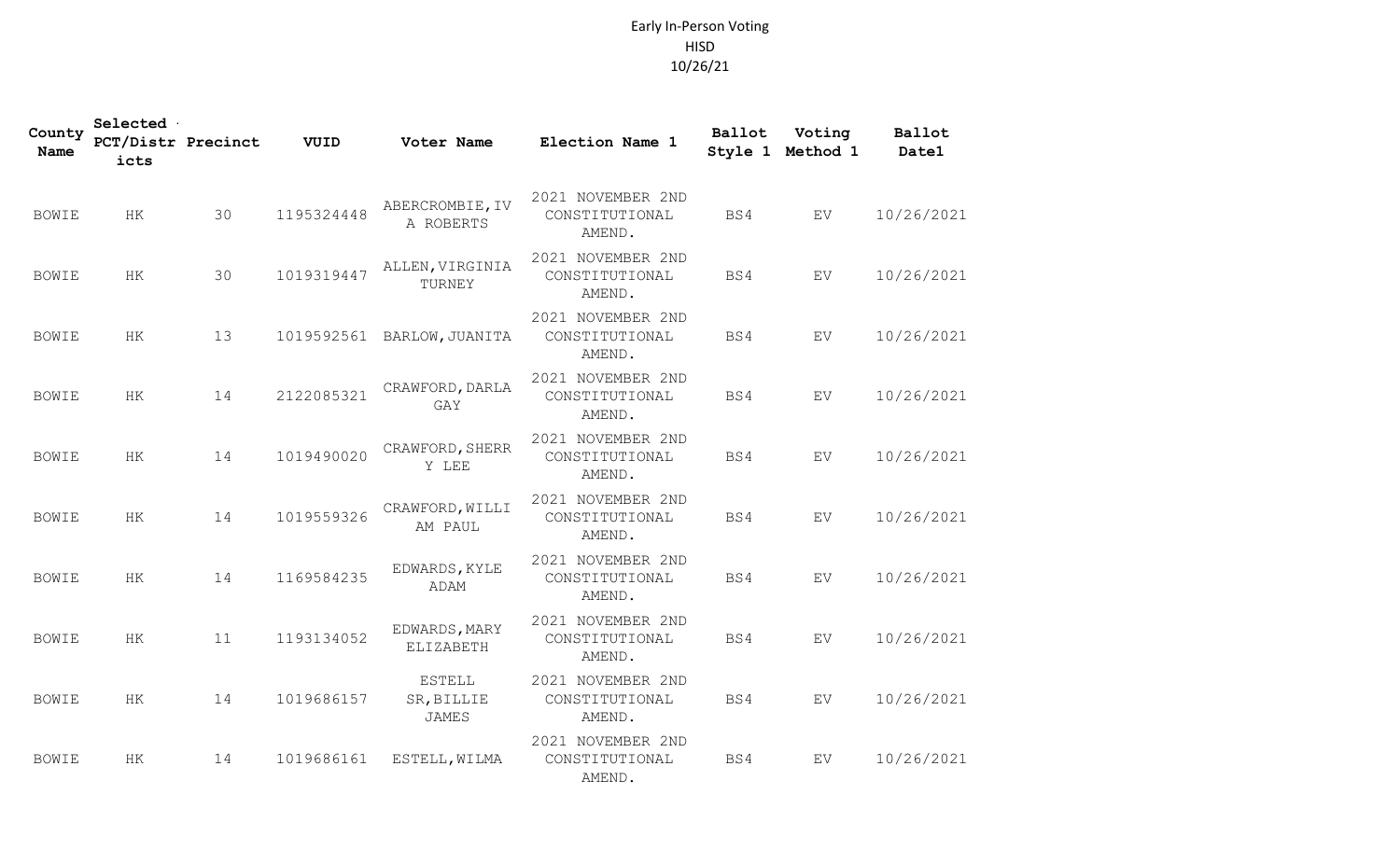## Early In-Person Voting HISD 10/26/21

| <b>BOWIE</b> | НK | 11 | 1019589208 | GOODEN, HERMAN<br><b>EARL</b>  | 2021 NOVEMBER 2ND<br>CONSTITUTIONAL<br>AMEND. | BS4 | EV        | 10/26/2021 |
|--------------|----|----|------------|--------------------------------|-----------------------------------------------|-----|-----------|------------|
| <b>BOWIE</b> | HK | 14 | 1019598570 | HENDERSON, ARDE<br>LL          | 2021 NOVEMBER 2ND<br>CONSTITUTIONAL<br>AMEND. | BS4 | EV.       | 10/26/2021 |
| <b>BOWIE</b> | HK | 14 | 1019844177 | HUBBARD, FABIAN<br>WESLEY      | 2021 NOVEMBER 2ND<br>CONSTITUTIONAL<br>AMEND. | BS4 | EV        | 10/26/2021 |
| <b>BOWIE</b> | HK | 14 | 1019524374 | HUBBARD, TAURA<br>ONEISHA      | 2021 NOVEMBER 2ND<br>CONSTITUTIONAL<br>AMEND. | BS4 | EV        | 10/26/2021 |
| <b>BOWIE</b> | HК | 11 | 1146026843 | KUNKEL, NORVAL<br><b>ELDON</b> | 2021 NOVEMBER 2ND<br>CONSTITUTIONAL<br>AMEND. | BS4 | EV        | 10/26/2021 |
| <b>BOWIE</b> | HK | 30 | 1019797469 | MARTIN, CHRISTO<br>PHER BRUCE  | 2021 NOVEMBER 2ND<br>CONSTITUTIONAL<br>AMEND. | BS4 | EV        | 10/26/2021 |
| <b>BOWIE</b> | HK | 30 | 1019821341 | MARTINDALE, ELM<br>ER WAYNE    | 2021 NOVEMBER 2ND<br>CONSTITUTIONAL<br>AMEND. | BS4 | EV        | 10/26/2021 |
| <b>BOWIE</b> | HK | 14 | 1019363426 | PENDLEY, KIM                   | 2021 NOVEMBER 2ND<br>CONSTITUTIONAL<br>AMEND. | BS4 | EV        | 10/26/2021 |
| <b>BOWIE</b> | HК | 30 | 1019388548 | RASBERRY, TALHI<br>A MARIE     | 2021 NOVEMBER 2ND<br>CONSTITUTIONAL<br>AMEND. | BS4 | EV        | 10/26/2021 |
| <b>BOWIE</b> | НK | 30 | 1019529251 | SCHUTTE, RONALD<br>KEITH       | 2021 NOVEMBER 2ND<br>CONSTITUTIONAL<br>AMEND. | BS4 | EV        | 10/26/2021 |
| <b>BOWIE</b> | HK | 14 | 1019643560 | SMITH, CHRISTEN<br>E           | 2021 NOVEMBER 2ND<br>CONSTITUTIONAL<br>AMEND. | BS4 | <b>EV</b> | 10/26/2021 |
| <b>BOWIE</b> | HK | 30 | 1019643594 | SMITH, DELOIS<br>ARLESIA       | 2021 NOVEMBER 2ND<br>CONSTITUTIONAL<br>AMEND. | BS4 | EV        | 10/26/2021 |